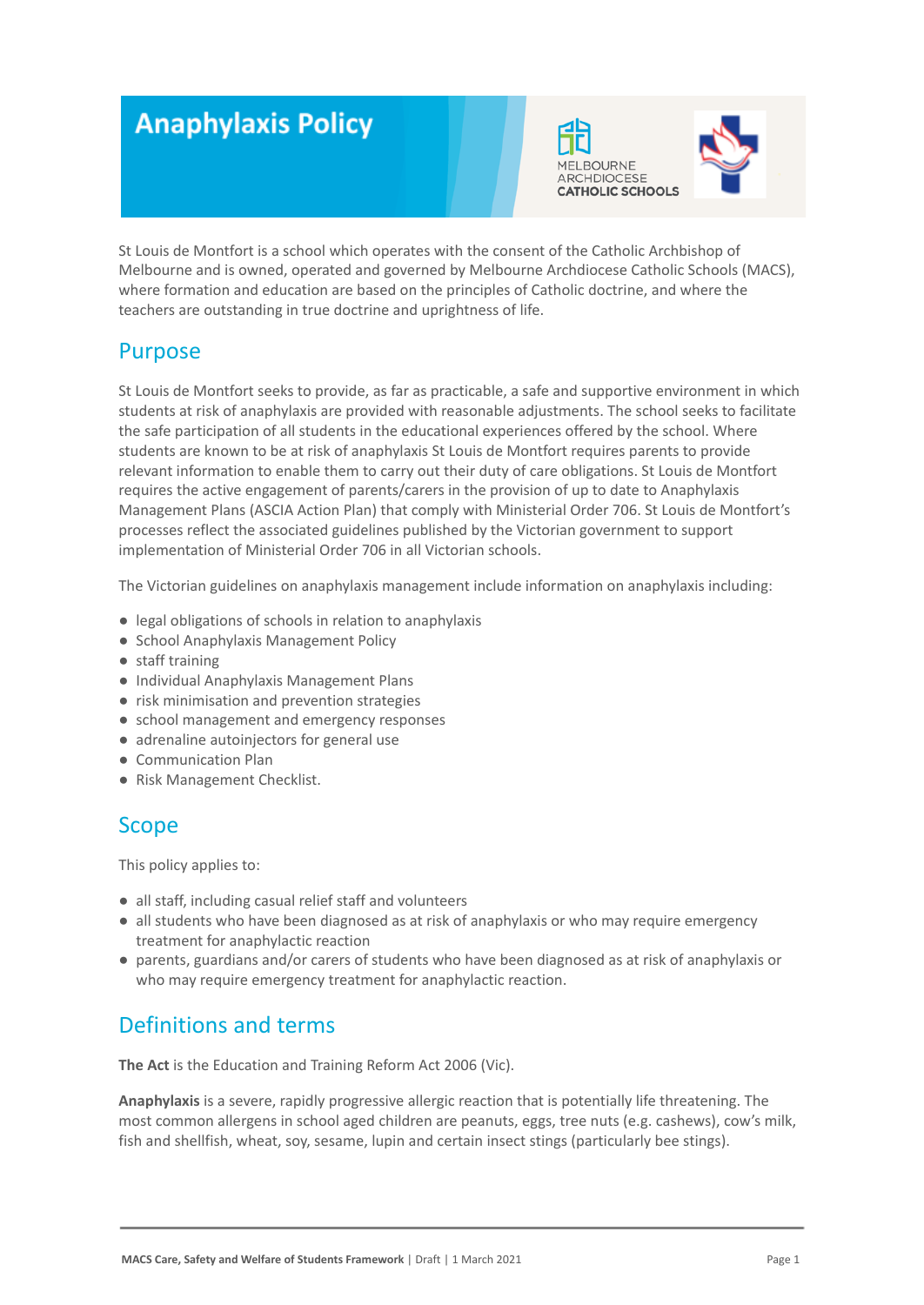**ASCIA** is an acronym, short for Australasian Society of Clinical Immunology and Allergy, the peak professional body of clinical immunology and allergy in Australia and New Zealand.

**ASCIA Action Plan** is the plan that is a nationally recognised action plan for anaphylaxis developed by ASCIA. These plans are device specific; that is, they list the student's prescribed adrenaline autoinjector (e.g. EpiPen® or EpiPen® Jr) and must be completed by the student's medical practitioner. Should a different adrenaline autoinjector become available in Australia, then a different ASCIA Action Plan specific to that device would be developed. This plan is one of the components of the student's Individual Anaphylaxis Management Plan.

**Autoinjector** is an adrenaline autoinjector device, approved for use by the Commonwealth Government Therapeutic Goods Administration, which can be used to administer a single pre-measured dose of adrenaline to those experiencing a severe allergic reaction (anaphylaxis).

**The Department** is the Victorian Department of Education and Training

**The Guidelines** are the Anaphylaxis Guidelines – A resource for managing severe allergies in Victorian schools, published by the Department of Education and Training for use by all schools in Victoria and updated from time to time.

**Online training course** is the ASCIA Anaphylaxis e-training for Victorian Schools approved by the Secretary pursuant to clause 5.5.4 of Ministerial Order 706.

**Ministerial Order 706** is Ministerial Order 706 - Anaphylaxis Management in Victorian Schools which outlines legislated requirements for schools and key inclusions for their Anaphylaxis Management Policy.

## **Procedures**

St Louis de Montfort will engage with the parents/carers of students at risk of anaphylaxis to develop risk minimisation strategies and management strategies. The School will also take reasonable steps to ensure each staff member has adequate knowledge about allergies, anaphylaxis and the school's expectations in responding to an anaphylactic reaction. The principal will purchase additional adrenaline autoinjectors for general use. These will be stored in the sick bay/fist aide room and/or in the school's portable first aid kit as required.

As reflected in Ministerial Order 706 and the school's enrolment agreement, parents are required to provide the school with up to date medical information to enable the school to carry out its duty of care. Parents are responsible for the provision of an updated Individual Action Plan (ASCIA Action Plan) signed by the treating medical practitioner together with a recent photo of their child and any medications and autoinjectors referenced in the plan and recommended for administration. Parents are also responsible for replacing the recommended medication and/or autoinjectors prior to their expiry date. [School name] will store and display completed ASCIA Action Plans to facilitate access for staff e.g. in staff working areas, sick bay and class teacher manuals. Parents must participate in an annual Program Support Group meeting to revise their child's anaphylaxis management plan and update the plan based on medical advice.

## **1. Individual Anaphylaxis Management Plans**

St Louis de Montfort will ensure that all students who have been diagnosed by a medical practitioner as being at risk of anaphylaxis have an Individual Anaphylaxis Management Plan developed in consultation with the student's parents, guardians and/or carers. These plans will be updated:

- annually
- when the student's medical condition changes
- as soon as possible after a student has an anaphylactic reaction at school
- when a student is to participate in an off-site excursion or special event organised or attended by the school.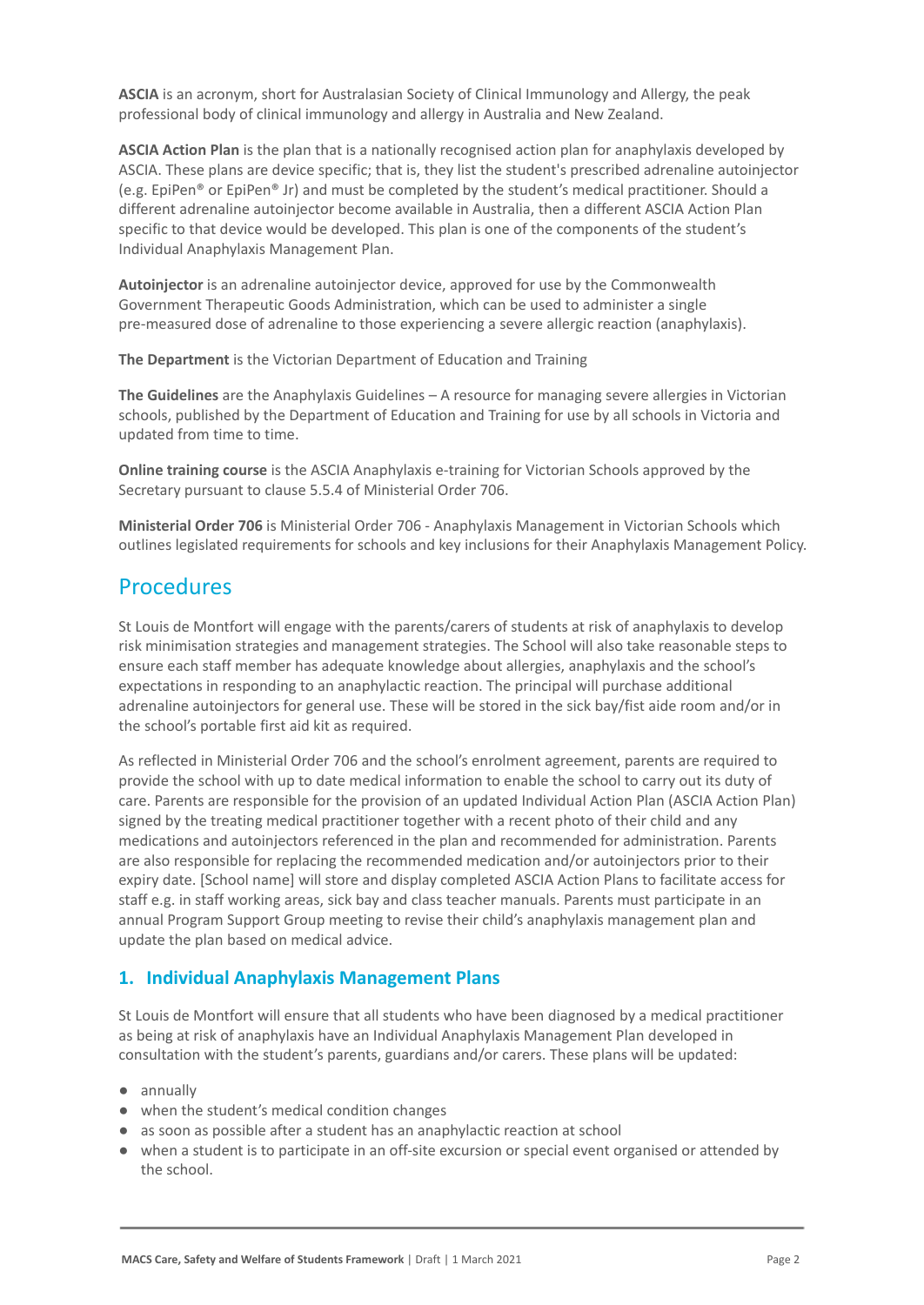St Louis de Montfort will require the plan to be in place as soon as practicable after the student is enrolled and where possible before their first day of school. An Interim management Plan will be put into place for a student who is diagnosed with anaphylaxis after enrolment at the school until the Plan is developed. The principal or delegate will develop an interim plan in consultation with parents. Training and a briefing will occur as soon as possible after the interim plan is developed.

The Individual Anaphylaxis Management Plan will comply with Ministerial Order 706 and record:

- student allergies
- locally relevant risk minimisation and prevention strategies
- names of people responsible for implementing risk minimisation and prevention strategies
- storage of medication
- student emergency contact details
- student ASCIA Action Plans.

The student's Individual Anaphylaxis Management Plan will be reviewed, in consultation with the student's parents in all of the following circumstances:

- annually
- if the student's medical condition, insofar as it relates to allergy and the potential for anaphylactic reaction, changes
- as soon as practicable after the student has an anaphylactic reaction at School
- when the student is to participate in an off-site activity, such as camps and excursions, or at special events conducted, organised or attended by the School (e.g. class parties, elective subjects, cultural days, fetes, incursions).

See Anaphylaxis Support Resource 1: Example of Individual anaphylaxis management plan

## **2. Risk minimisation and prevention strategies**

St Louis de Montfort will ensure that risk minimisation and prevention strategies are in place for all relevant in-school and out-of-school settings which include (but are not limited to) the following:

- during classroom activities (including class rotations, specialist and elective classes)
- between classes and other breaks
- in canteens
- during recess and lunchtimes
- before and after school where supervision is provided (excluding OSHC)
- special events including incursions, sports, cultural days, fetes or class parties, excursions and camps.

St Louis de Montfort will not ban certain types of foods (e.g. nuts) as it is not practicable to do so, and is not a strategy recommended by the Department or the Royal Children's Hospital. However, the school will avoid the use of nut based products in all school activities, request that parents do not send those items to school if at all possible; that the canteen eliminate or reduce the likelihood of such allergens, and the school will reinforce the rules about not sharing and not eating foods provided from home.

St Louis de Montfort will regularly review the risk minimisation strategies outlined in Appendix A: Risk Minimisation in light of information provided by parents related to the risk of anaphylaxis.

See Appendix A: Risk Minimisation strategies for schools.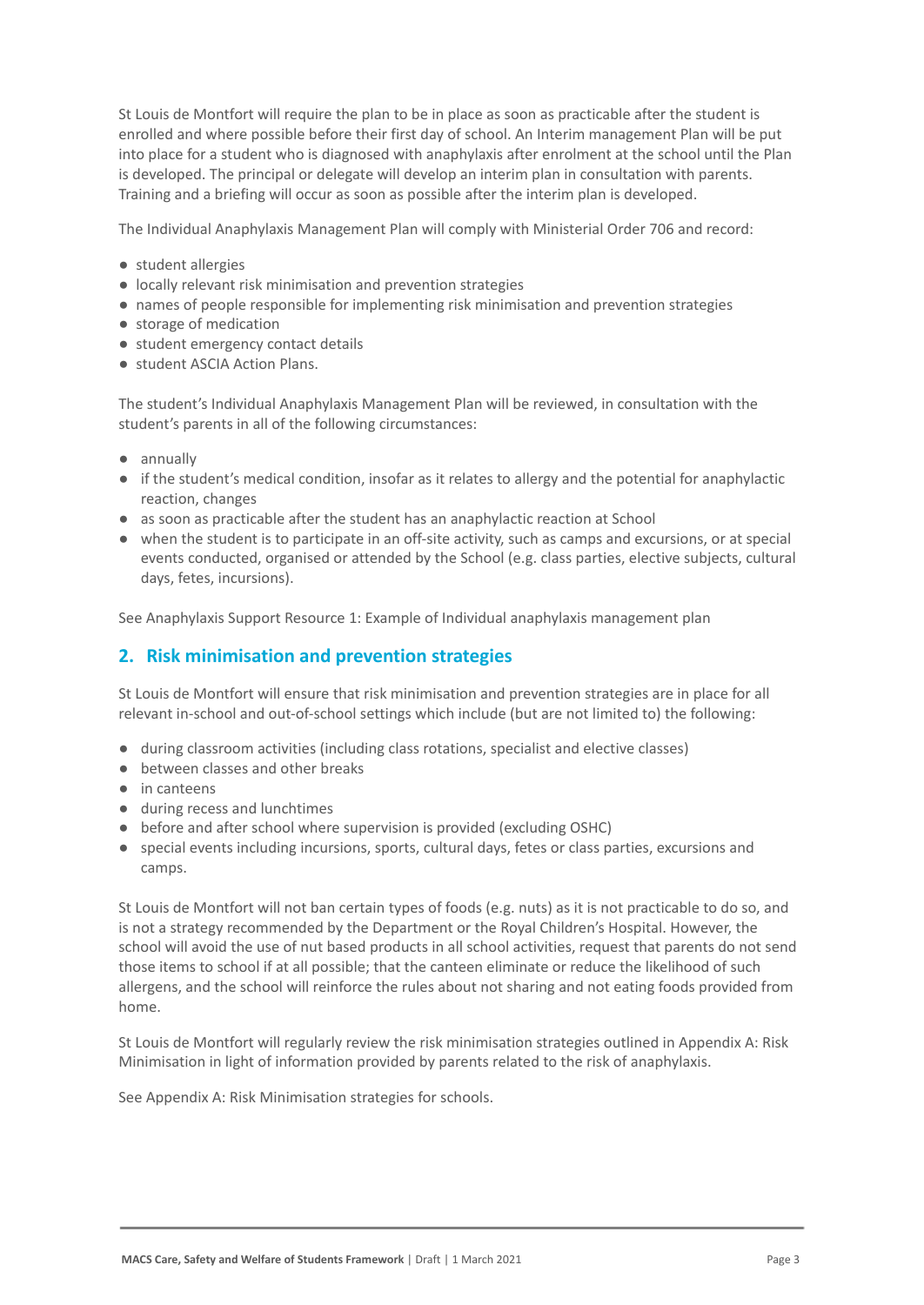## **3. Register of students at risk of anaphylactic reactions**

The principal will nominate a staff member to maintain an up-to-date register of students at risk of anaphylactic reaction. This information will be shared with all staff and accessible to all staff in an emergency.

## **4. Location of the Plans, storage and accessibility of autoinjectors (EpiPens)**

The location of individual anaphylaxis management plans and ASCIA plans during on-site normal school activities and during off-site activities will be known to staff so they are accessible in an emergency.

It is the responsibility of the principal to purchase autoinjectors for the school for general use:

as a back-up to autoinjectors that are provided for individual students by parents, in case there is a need for an autoinjector for another patient who has not previously been diagnosed at risk of anaphylaxis.

The Principal determines the number of additional autoinjector(s) required. In doing so, the Principal should take into account the following relevant considerations:

- the number of students enrolled at the school who have been diagnosed as being at risk of anaphylaxis, including those with an ASCIA Action Plan for allergic reactions (they are potentially at risk of anaphylaxis)
- the accessibility of autoinjectors (and the type) that have been provided by parents of students who have been diagnosed as being at risk of anaphylaxis
- the availability and sufficient supply of autoinjectors for general use in specified locations at the school including in the school yard, and at excursions, camps and special events conducted, organised or attended by the school
- that autoinjectors for general use have a limited life, and will usually expire within 12–18 months, and will need to be replaced at the school's expense either at the time of use or expiry, whichever is first.

The Principal will need to determine the type of autoinjector to purchase for general use. In doing so, it is important to note the following:

- autoinjectors available in Australia are EpiPen® and EpiPen Jnr®
- autoinjectors are designed so that anyone can use them in an emergency.

#### 4.1 When to use an Autoinjector for general use

Autoinjectors for general use will be used when:

- a student's prescribed autoinjector does not work, is misplaced, out of date or has already been used
- when instructed by a medical officer after calling 000
- First time reaction to be treated with adrenaline before calling 000.

*RCH help desk advise that you do not require permission or advice, this only delays the administration of adrenaline – if in doubt, give autoinjector as per ASCIA Action Plans.*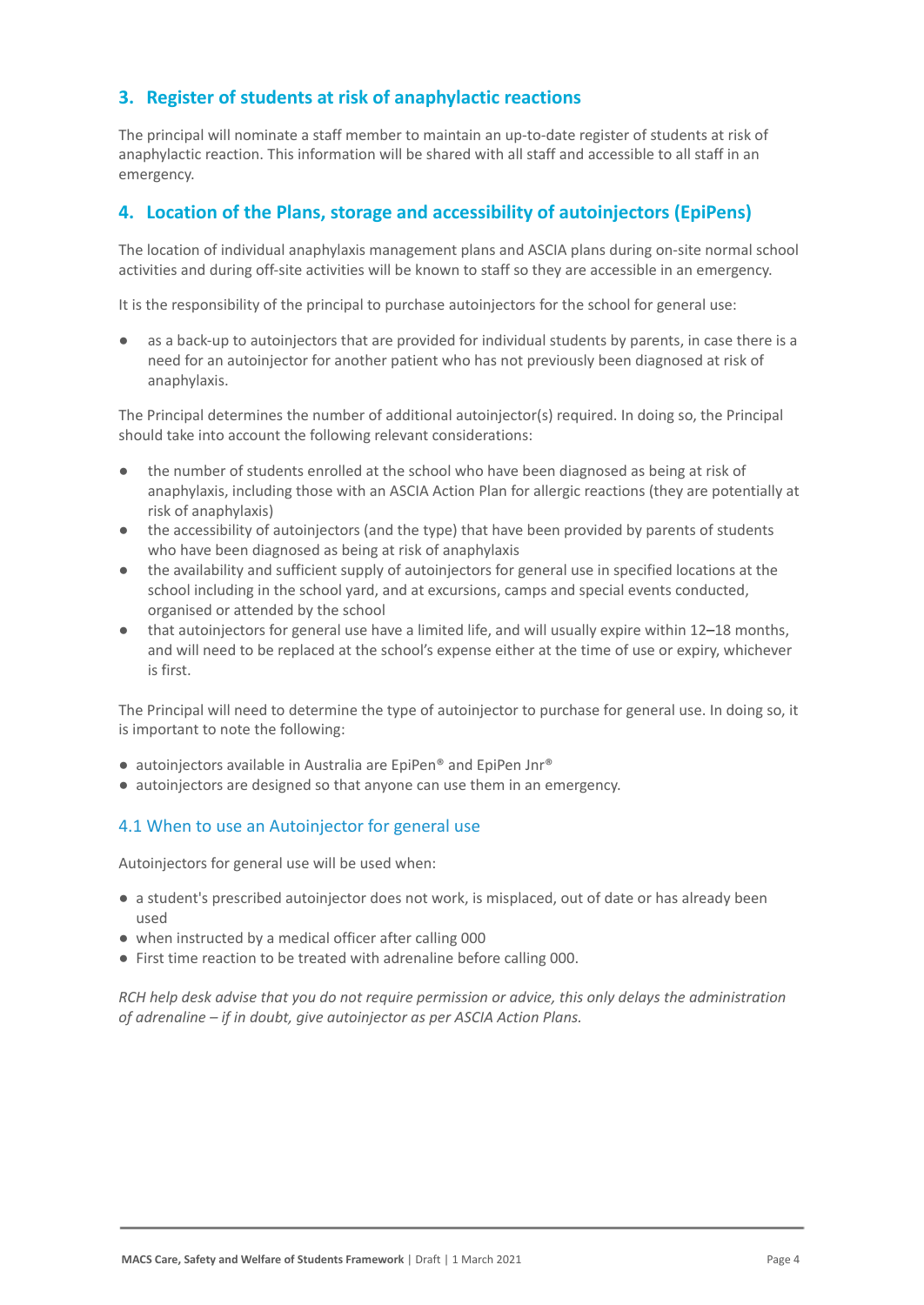## **5. Emergency response to anaphylactic reaction**

In an emergency anaphylaxis situation the student's ASCIA Action Plan, the emergency response procedures in this policy and general first aid procedures of the school must be followed.

The principal must ensure that when a student at risk of an anaphylactic reaction is under the care or supervision of the school outside normal class activities, such as in the school yard, on camps or excursions or at special events conducted, organised or attended by the school, there are sufficient staff present who have been trained in accordance with Ministerial Order 706.

Details of the location of Individual Anaphylaxis Management Plans and ASCIA Plans within the school, during excursions, camps and special events conducted, organised or attended by the school must be communicated to staff.

All staff are to be familiar with the location and storage and accessibility of autoinjectors in the school, including those for general use.

The principal must determine how appropriate communication with school staff, students and parents is to occur in event of an emergency about anaphylaxis.

Copies of the emergency procedures are prominently displayed in the relevant places in the school, for example, first aid room, classrooms and in/around other school facilities, including the canteen.

See Appendix B: Example emergency response to anaphylactic reaction procedures.

### **6. Staff training**

In compliance with Ministerial Order 706, it is recommended that all Victorian school staff undertake the online training course and have their competency in using an autoinjector tested in person within 30 days of completing the course by an Anaphylaxis Supervisor that has completed Course in Verifying the Correct Use of Adrenaline Autoinjector Devices 22303VIC. Staff are required to complete this training every two years.

School staff can also undertake face-to-face training Course in First Aid Management of Anaphylaxis 22300VIC or Course in Allergy and Anaphylaxis Awareness 10710NAT formerly 10313NAT.

St Louis de Montfort staff will require all staff to participate in training to manage an anaphylaxis incident. The training should take place as soon as practicable after a student at risk of anaphylaxis enrols and, where possible, before the student's first day at school.

Staff will undertake training to manage an anaphylaxis incident if they:

- conduct classes attended by students with a medical condition related to allergy and the potential for anaphylactic reaction
- are specifically identified and requested to do so by the principal based on the principal's assessment of the risk of an anaphylactic reaction occurring while a student is under that staff member's care, authority or supervision.

St Louis de Montfort's will consider where appropriate whether casual relief teachers and volunteers should also undertake training.

St Louis de Montfort's staff will:

- successfully complete an approved anaphylaxis management training course in compliance with Ministerial Order 706
- participate in the school's twice yearly briefings conducted by the school's anaphylaxis supervisor or another person nominated by the principal, who has completed an approved anaphylaxis management training program in the past two years.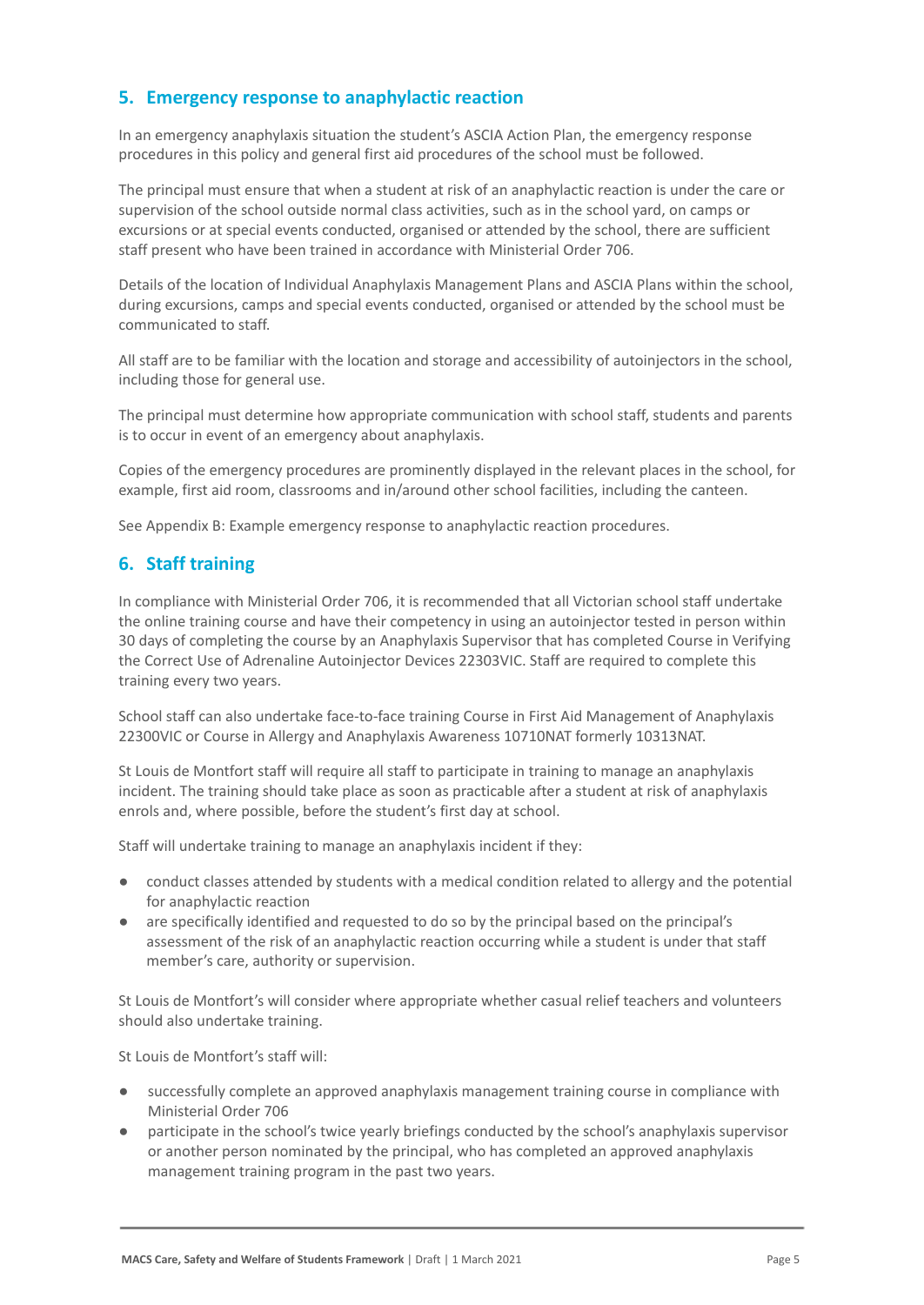A range of training programs are available and St Louis de Montfort's will determine an appropriate anaphylaxis training strategy and implement this for staff St Louis de Montfort's will ensure that staff are adequately trained and that a sufficient number of staff are trained in the management of anaphylaxis noting that this may change from time to time dependant on the number of students with ASCIA plans.

St Louis de Montfort's will identify two staff per school to become School Anaphylaxis Supervisors. A key role will be to undertake competency checks on all staff who have successfully completed the ASCIA online training course. To qualify as a School Anaphylaxis Supervisor, the nominated staff members will need to complete an accredited short course that teaches them how to conduct a competency check on those who have completed the online training course e.g. Course in Verifying the Correct Use of Adrenaline Autoinjector Devices 22303VIC. At the end of the online training course, participants who have passed the assessment module, will be issued a certificate which needs to be signed by the School Anaphylaxis Supervisor to indicate that the participant has demonstrated their competency in using an adrenaline autoinjector device.

School staff that complete the online training course will be required to repeat that training and the adrenaline autoinjector competency assessment every two years.

The Asthma Foundation has been contracted by the Catholic Education Commission of Victoria to deliver training in the Course in Verifying the Use of Adrenaline Autoinjector Devices 22303VIC. Training in this course is current for three years.

St Louis de Montfort's notes that Course in First Aid Management of Anaphylaxis 22300VIC and Course in Allergy and Anaphylaxis Awareness 10710NAT formerly 10313NAT are face-to-face courses that comply with the training requirements outlined in Ministerial Order 706. School staff that have completed these courses will have met the anaphylaxis training requirements for the documented period of time.

## 6.1 Twice Yearly Staff Briefing

St Louis de Montfort's will ensure that twice yearly anaphylaxis management briefings are conducted, with one briefing held at the start of the year. The briefing will be conducted by the Anaphylaxis Supervisor or another staff member who has completed an Anaphylaxis Management Course in the previous two years. The school will use the template presentation for the briefing provided by the Department of Education for use in Victorian schools.

The briefing will include information about the following:

- the school's legal requirements as outlined in Ministerial Order 706
- the school's anaphylaxis management policy
- causes, signs and symptoms of anaphylaxis
- pictures of students at risk of anaphylaxis, details of their year level, allergens, medical condition and risk management plans including location of their medication
- ASCIA Action Plan for Anaphylaxis and how to use an auto injector, including practising with a trainer auto injector
- the school's general first aid and emergency responses
- location of and access to auto injectors that have been provided by parents or purchased by the school for general use.

All school staff should be briefed on a regular basis about anaphylaxis and the school's anaphylaxis management policy.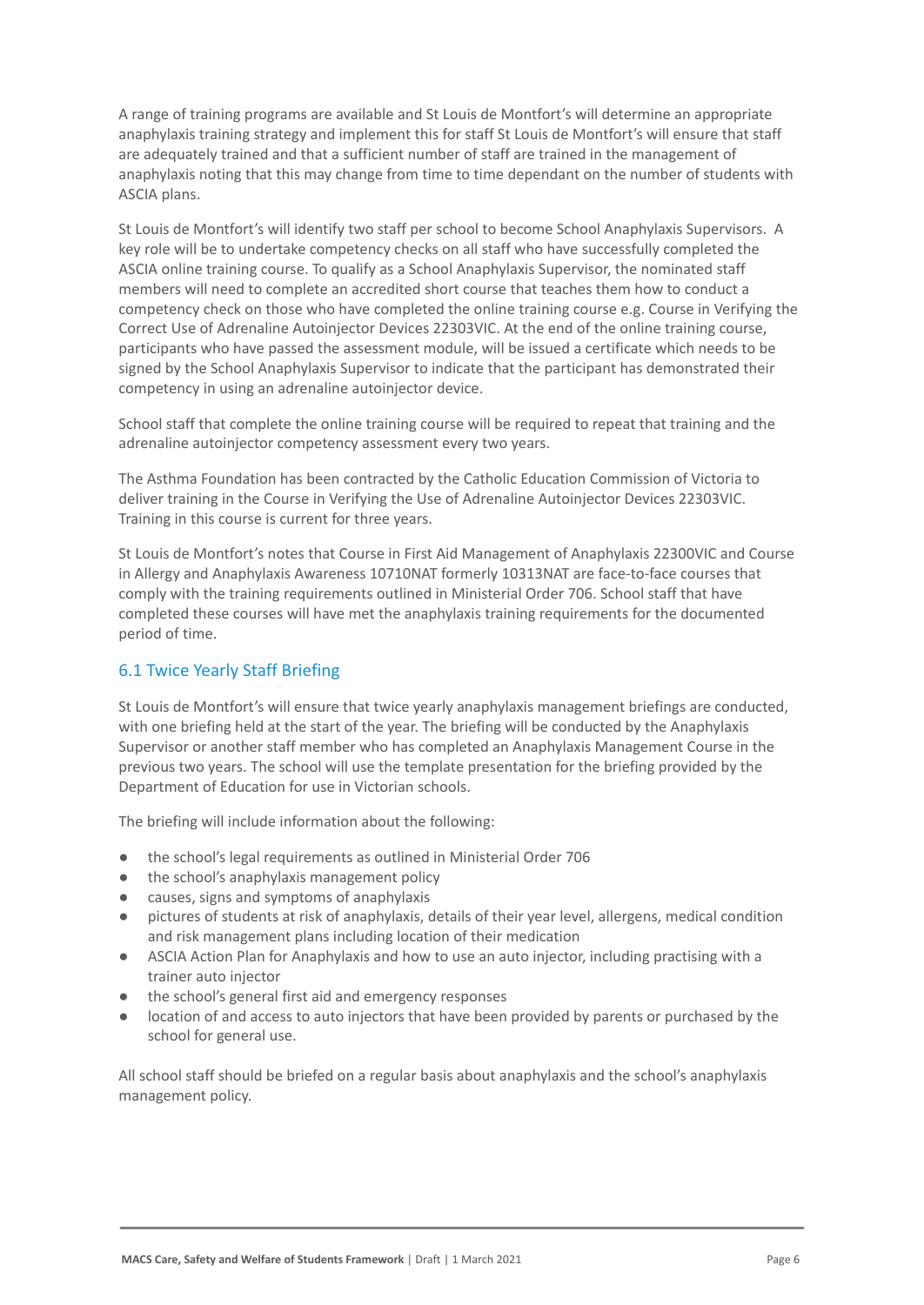## **7. Anaphylaxis communication plan**

St Louis de Montfort's will be responsible for ensuring that a communication plan is developed to provide information to all school staff, students and parents about anaphylaxis and the school's anaphylaxis management policy.

This communication plan will include strategies for advising school staff, students and parents about how to respond to an anaphylaxis reaction of a student in various environments:

- during normal school activities, including in a classroom, in the school yard, in all school buildings and sites including gymnasiums and halls
- during off-site or out of school activities, including on excursions, school camps and at special events conducted, organised or attended by the school.

The Communication Plan will include procedures to inform volunteers and casual relief staff of students who are at risk of anaphylaxis and of their role in responding to an anaphylactic reaction experienced by a student in their care St Louis de Montfort's will ensure that the school staff are adequately trained (by completing:

- First Aid Management of Anaphylaxis 22300VIC or Course in Allergy and Anaphylaxis Awareness 10710NAT formerly 10313NAT course every 3 years, or
- ASCIA e-training every 2 years together with associated competency checks by suitably trained Anaphylaxis Supervisor that has completed Course in Verifying the Correct Use of Adrenaline Autoinjector Devices 22303VIC.

AND provision of

● an in house briefing at least twice per calendar year in accordance with Ministerial Order 706.

## **8. Procedures**

Schools must provide to staff the actions and procedures to be undertaken in the school to ensure that the requirements of the MACS policy are enacted.

#### **1. Register of students with anaphylaxis**

- How this information will be recorded, what will be included.
- Where it is located .
- Who will maintain and update the register.

#### **2. Location, storage and accessibility of autoinjectors (EpiPen)**

- Where the plans and EpiPen's will be located student and those for general use.
- Procedures for camps, excursions and special activities.

#### **3. Emergency Response**

- Complete and up-to-date list of students identified at risk of anaphylaxis and where this is located.
- Details of Individual Anaphylaxis Management Plans and ASCIA action plans and their locations within the school and during off site activities or special events.
- Location and storage of autoinjectors, including those for general use.
- How appropriate communication with staff, students, parents is to occur.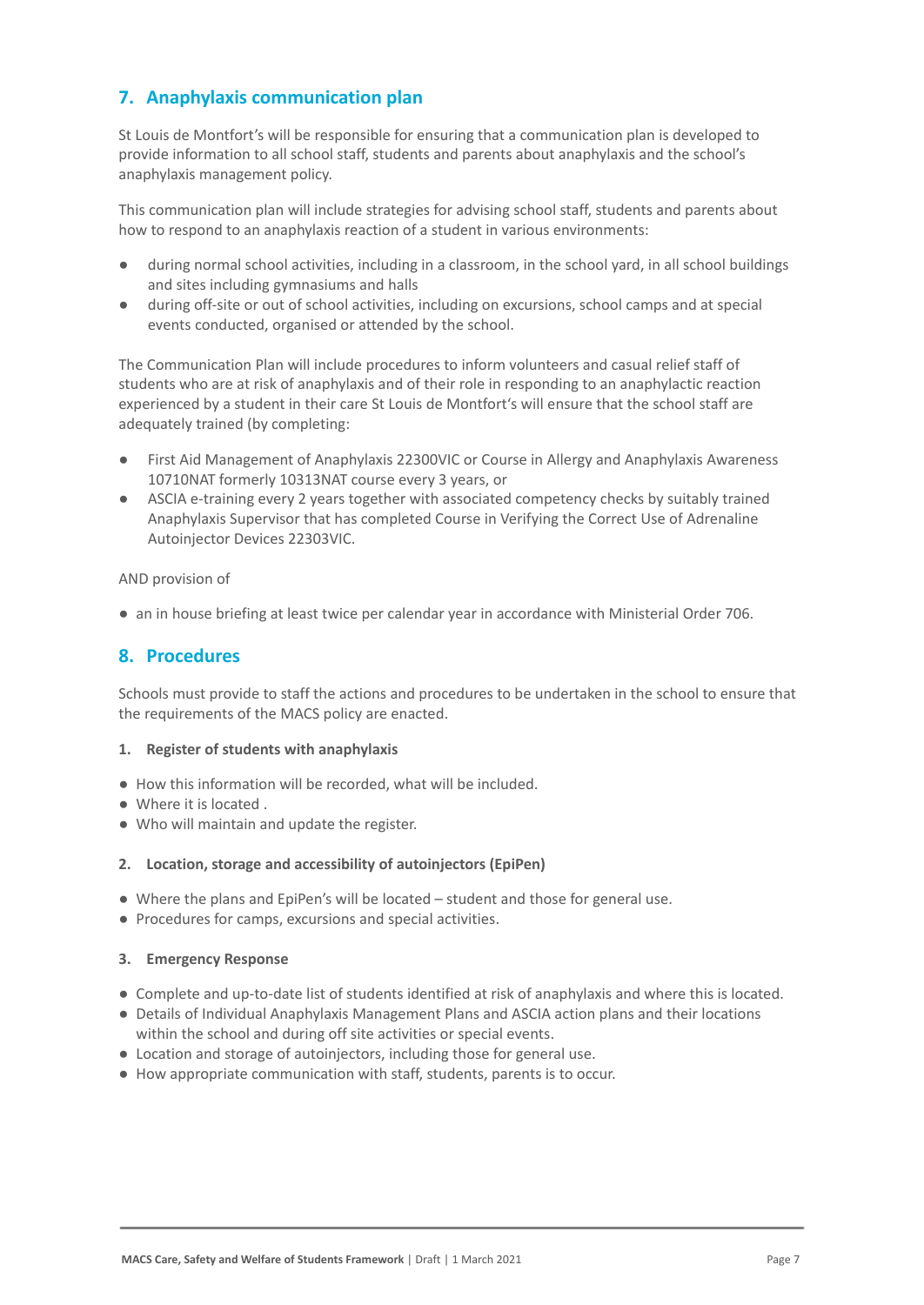#### **4. Staff training**

- Expectations in the school for training and how this will be done.
- How the records of training will be maintained and by whom.
- Who are the anaphylaxis supervisors in the school.

#### **5. Communication plan**

- Outline the practices within the school for the following.
- Raising staff awareness arrangements for twice yearly briefing, regular briefings, induction of new staff, CRT staff, etc.
- Raising student awareness Use of fact sheets, posters with messages about anaphylaxis, peer support, etc.
- Working with parents developing open, cooperative relationships with parents, how information will be shared; requesting and updating medical information.
- Methods for raising school community awareness e.g. Newsletter, website, information nights, assemblies.

## Anaphylaxis Support Resources

Anaphylaxis Support Resource 1: Individual Anaphylaxis Management Plan

Anaphylaxis Support Resource 2: Risk Assessment Checklist for camps, excursions, etc.

Anaphylaxis Support Resource 3: Annual risk assessment checklist

Asthma Management Policy

Emergency Management Plan

First Aid Policy

Distribution of Medicines Policy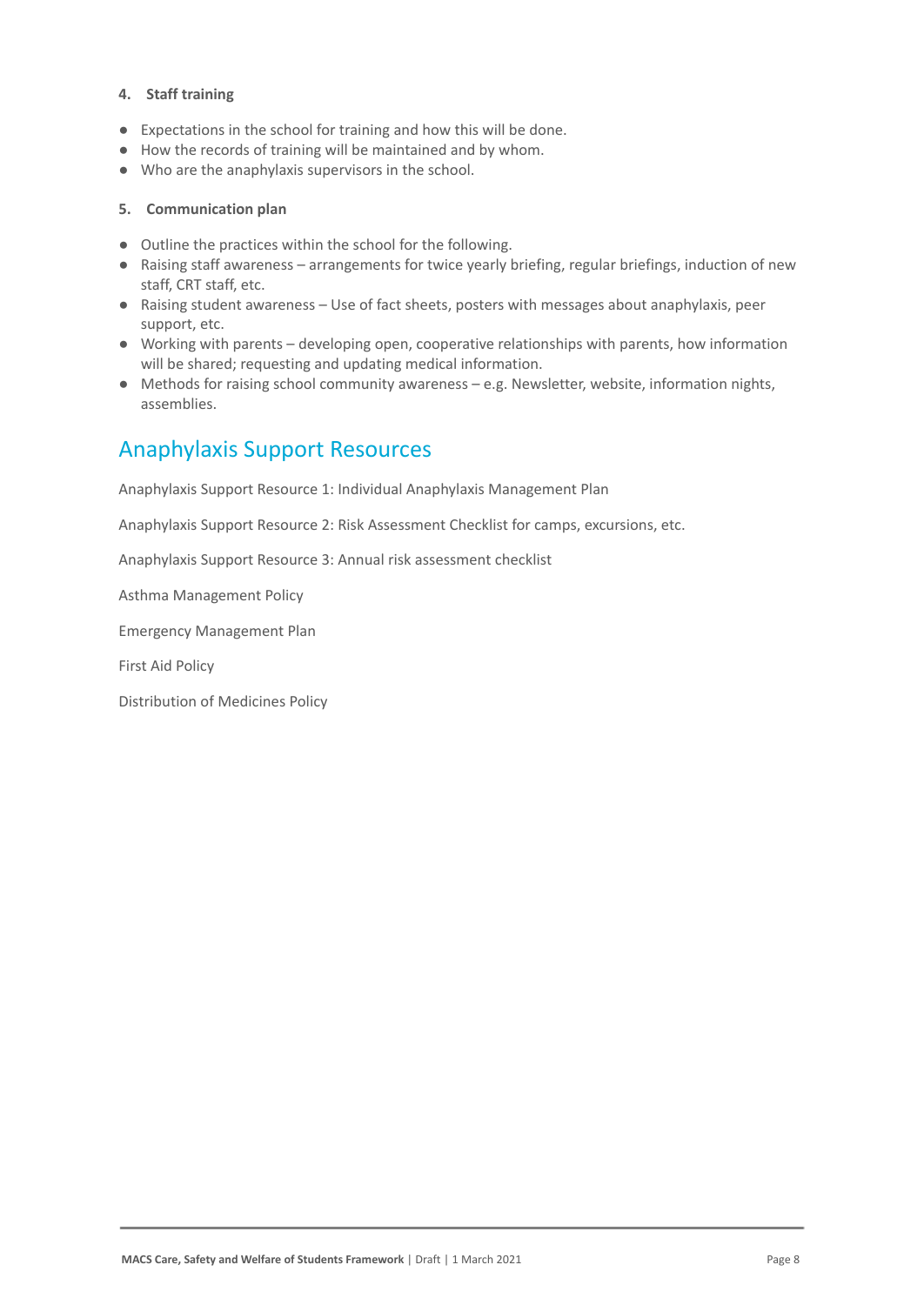# Appendix A: Risk Minimisation strategies for schools

## **In-school settings**

 $\overline{\phantom{0}}$ Г

## Learning Areas/Classrooms.

| 1. | A copy of each student's Individual Anaphylaxis Management Plan will be easily accessible kept<br>in the student's classroom( blue folder), the canteen, the sick bay.                                                                                                                                                                                                                                                        |
|----|-------------------------------------------------------------------------------------------------------------------------------------------------------------------------------------------------------------------------------------------------------------------------------------------------------------------------------------------------------------------------------------------------------------------------------|
| 2. | Where food-related activities are planned, staff will liaise with parents ahead of time                                                                                                                                                                                                                                                                                                                                       |
| 3. | Use non-food treats where possible, but if food treats are used in class it is recommended that<br>parents of students with food allergy provide a treat box with alternative treats. Alternative<br>treat boxes should be clearly labelled and only handled by the student.                                                                                                                                                  |
| 4. | Staff will not provide food items from external sources to students who are at risk of<br>anaphylaxis                                                                                                                                                                                                                                                                                                                         |
| 5. | Lunch box items/Treats from other students in class should not contain the substances to<br>which the student is allergic. Staff will avoid the use of food items as 'treats.'                                                                                                                                                                                                                                                |
| 6. | Products labelled as containing specific allergens known to impact students e.g. 'may contain<br>traces of nuts' should not be served to students allergic to nuts. Products labelled 'may contains<br>milk or egg' should not be served to students with milk or egg allergy.                                                                                                                                                |
| 7. | Staff will be aware of possible hidden allergens in food and other substances used in cooking,<br>food technology, science and art classes including packaging e.g. peanut butter containers, egg<br>containers etc.                                                                                                                                                                                                          |
| 8. | All cooking utensils, preparation dishes, plates, knives and forks etc. will be washed and cleaned<br>thoroughly after preparation of food and cooking                                                                                                                                                                                                                                                                        |
| 9. | St Louis De Montfort's acknowledges that children with food allergy need special care when<br>cooking. St Louis de Montfort's will liaise with parents prior to the student undertaking these<br>activities/subjects. St Louis de Montfort's will utilise the resources available to support decision<br>making processes noting that helpful information is available at:<br>www.allergyfacts.org.au/images/pdf/foodtech.pdf |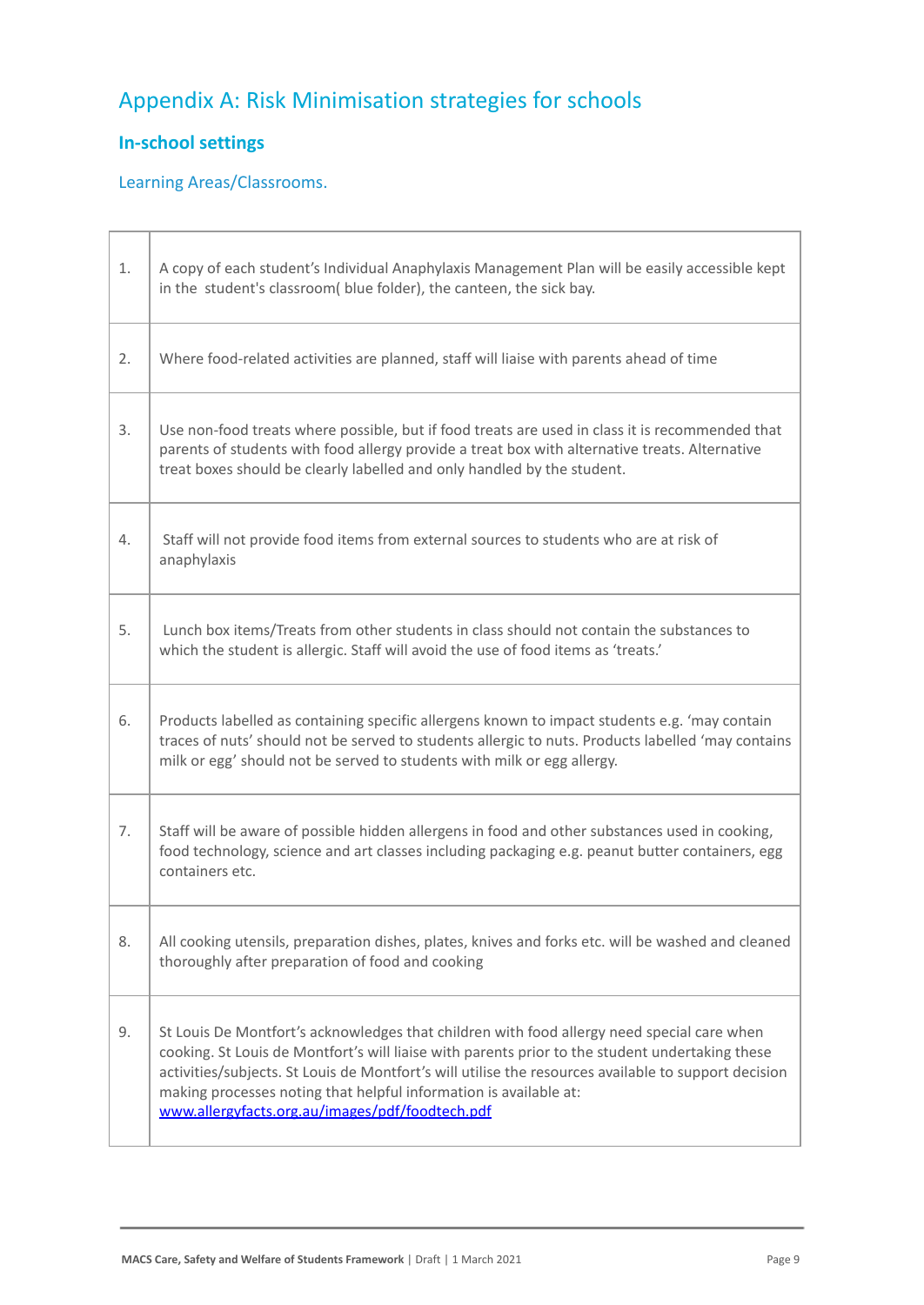| 10. | St Louis de Montfort's will regularly undertake discussions with students about the importance<br>of washing hands, eating their own food and not sharing food                                                                                                                                                                                                                                                             |
|-----|----------------------------------------------------------------------------------------------------------------------------------------------------------------------------------------------------------------------------------------------------------------------------------------------------------------------------------------------------------------------------------------------------------------------------|
| 11. | The Principal/ Deputy Principal/ LSO- Rose/ Donna Lannan- Front desk will inform emergency<br>teachers, specialists, teachers and volunteers of the names of any students at risk of<br>anaphylaxis, the location of each student's Individual Anaphylaxis Management Plan and<br>EpiPen, the School's Anaphylaxis Policy and each person's responsibility in managing an incident<br>i.e. seeking a trained staff member. |

# Canteen<br>
|

ſ

Г

т

| $1.$ | Canteen staff will be trained in food allergen management and its implications for food handling<br>practices. Canteen staff (whether internal or external) should be able to demonstrate satisfactory<br>training in food allergen management and its implications for food-handling practices, including<br>knowledge of the major food allergens triggering anaphylaxis, cross-contamination issues<br>specific to food allergy, label reading, etc. |
|------|---------------------------------------------------------------------------------------------------------------------------------------------------------------------------------------------------------------------------------------------------------------------------------------------------------------------------------------------------------------------------------------------------------------------------------------------------------|
| 2.   | Canteen staff, including volunteers, will be briefed about students at risk of anaphylaxis and,<br>have up to date training in an anaphylaxis management training course as soon as practical after<br>a student enrols.                                                                                                                                                                                                                                |
| 3.   | A copy of the student's ASCIA Action Plan for Anaphylaxis will be displayed in the canteen as a<br>reminder to canteen staff and volunteers.                                                                                                                                                                                                                                                                                                            |
| 4.   | Products labelled 'may contain traces of nuts' should not be served to students allergic to nuts                                                                                                                                                                                                                                                                                                                                                        |
| 5.   | The canteen will provide a range of healthy meals and products that exclude peanuts or other<br>nut products in the ingredient list or a 'may contain' statement.                                                                                                                                                                                                                                                                                       |
| 6.   | Tables and surfaces will be wiped down regularly                                                                                                                                                                                                                                                                                                                                                                                                        |
| 7.   | St Louis de Montfort's acknowledges that food banning is not generally recommended by RCH<br>and ASCIA. St Louis de Montfort's will reinforce a 'no sharing' rule with the students as<br>recommended for food, utensils and food containers. Where it is deemed in the best interests of<br>the school community St Louis de Montfort's may seek agreement to not stock peanut and tree<br>nut products (e.g. hazelnuts, cashews, almonds, etc.).      |
| 8.   | Staff will have an awareness of contamination of other foods when preparing, handling or<br>displaying food. For example, a tiny amount of butter or peanut butter left on a knife and used                                                                                                                                                                                                                                                             |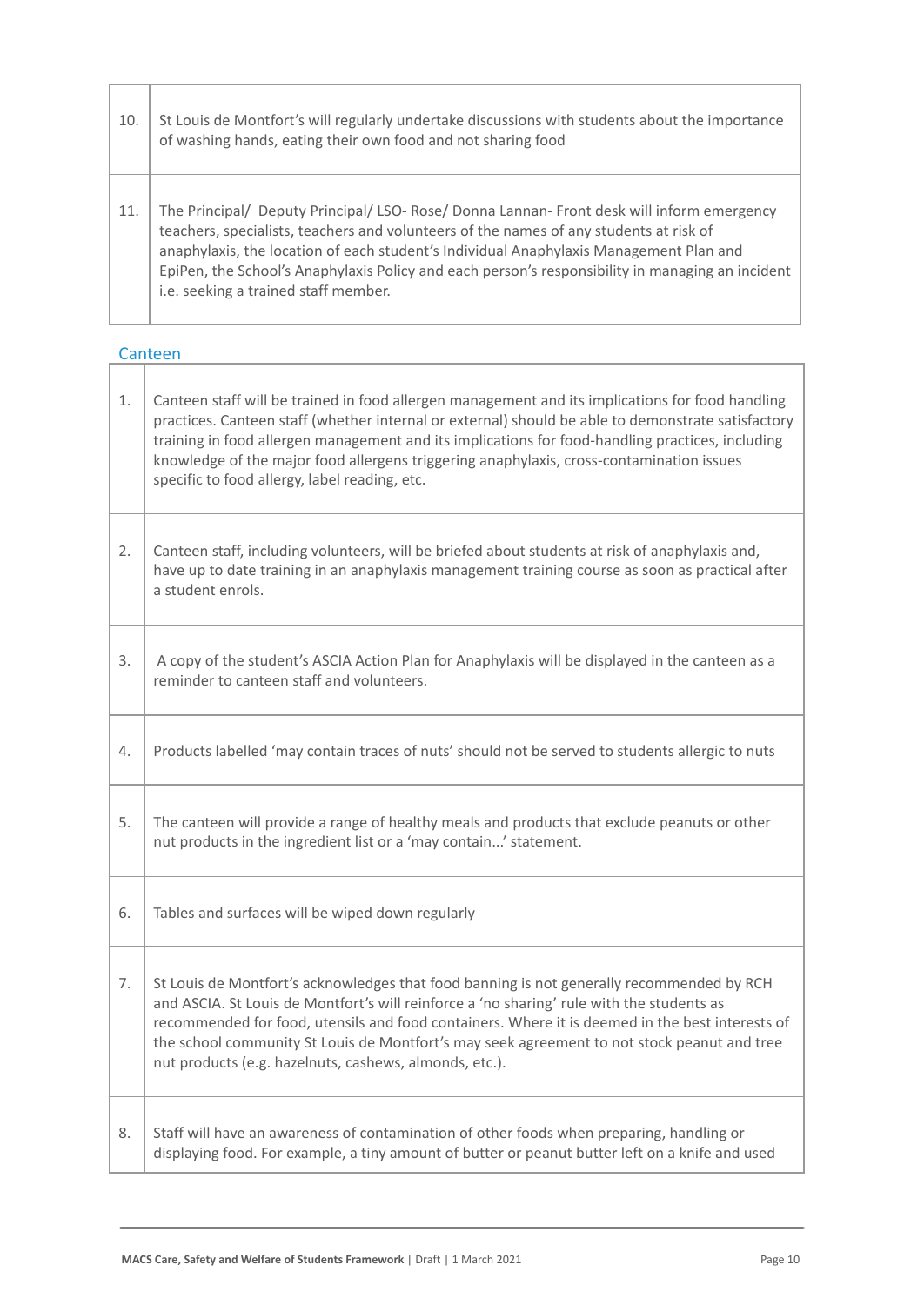elsewhere may be enough to cause a severe reaction in someone who is at risk of anaphylaxis from cow's milk products or peanuts.

# School Grounds

| 1. | St Louis de Montfort's will regularly review plans to ensure that sufficient school staff trained in<br>the administration of the adrenaline autoinjector (i.e. EpiPen®) are on yard duty and be able to<br>access and autoinjector and respond quickly to an allergic reaction if needed.                                                                                                                                                                                                                                                                                                                                  |
|----|-----------------------------------------------------------------------------------------------------------------------------------------------------------------------------------------------------------------------------------------------------------------------------------------------------------------------------------------------------------------------------------------------------------------------------------------------------------------------------------------------------------------------------------------------------------------------------------------------------------------------------|
| 2. | St Louis de Montfort's will review processes to ensure that EpiPens and Individual Anaphylaxis<br>Plans are easily accessible from the school grounds                                                                                                                                                                                                                                                                                                                                                                                                                                                                       |
| 3. | St Louis de Montfort's will have an emergency response procedure and communication plan is in<br>place for Staff on Staff Duty so medical information can be retrieved quickly if an allergic reaction<br>occurs in the yard. All staff will be aware of the school process for seeking support (notify the<br>general office/first aid team) if an anaphylactic reaction occurs during recess or lunch time.<br>Customise for your school: include all yard duty staff carrying emergency cards in yard-duty bags,<br>walkie talkies or yard-duty mobile phones, autoinjectors carried in first aid kits by on duty staff. |
| 4. | Staff on duty will be able to identify by face those students at risk of anaphylaxis                                                                                                                                                                                                                                                                                                                                                                                                                                                                                                                                        |
| 5. | Students with anaphylactic responses to insects will be encouraged to stay away from water or<br>flowering plants                                                                                                                                                                                                                                                                                                                                                                                                                                                                                                           |
| 6. | St Louis de Montfort's will ensure lawns are regularly mowed and bins are covered                                                                                                                                                                                                                                                                                                                                                                                                                                                                                                                                           |
| 7. | Students are to keep drinks and food covered while outdoors                                                                                                                                                                                                                                                                                                                                                                                                                                                                                                                                                                 |

## Special Events (e.g. sporting events, incursions, class parties, etc)

| St Louis de Montfort's will ensure that sufficient staff, who have been trained in the<br>administration of an autoinjector, are supervising students to be able to respond quickly to an<br>anaphylactic reaction if required. |
|---------------------------------------------------------------------------------------------------------------------------------------------------------------------------------------------------------------------------------|
| Staff will avoid using food in activities or games or as rewards                                                                                                                                                                |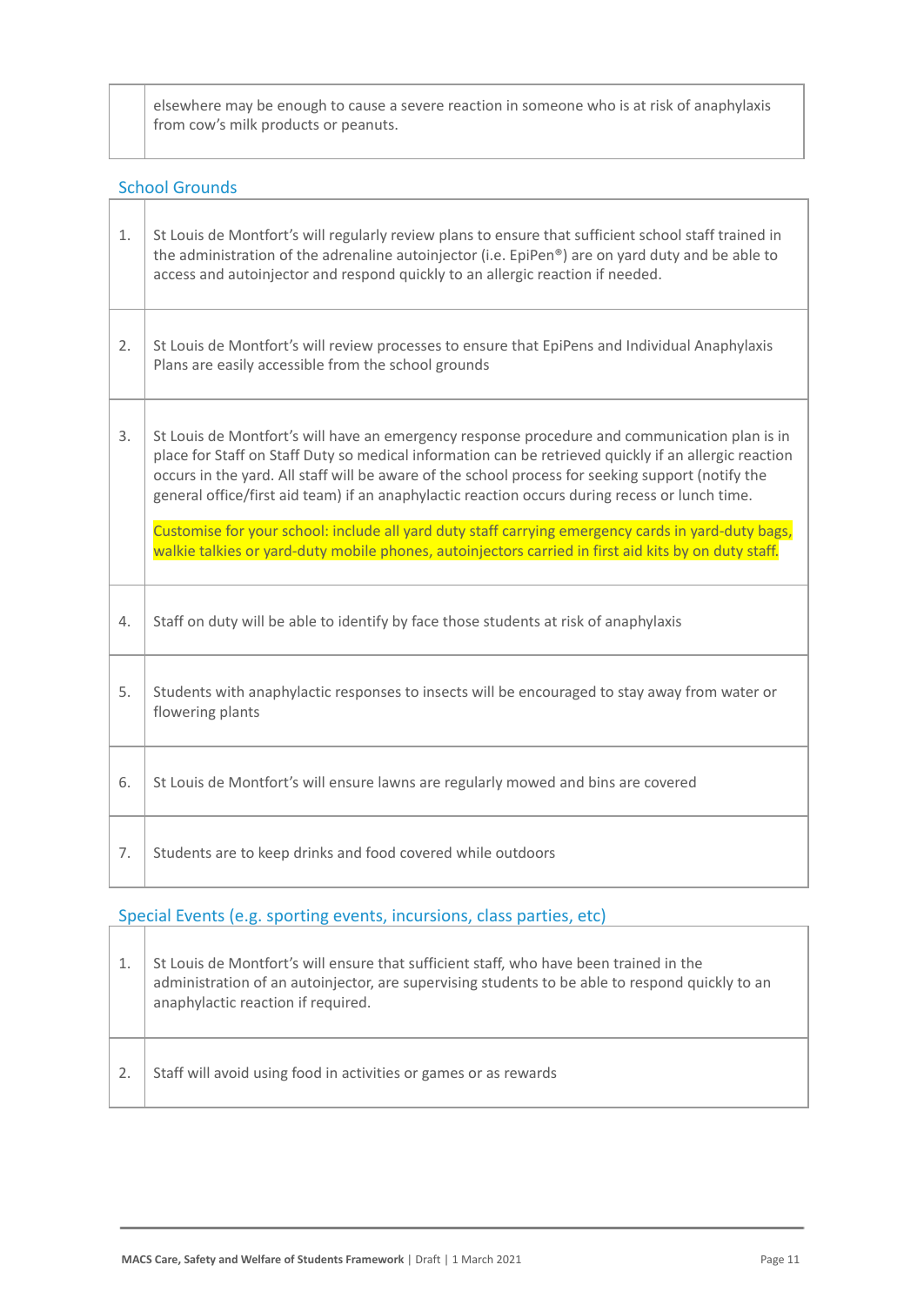| 3. | St Louis de Montfort's will consult with parents in advance of planned special events to either<br>develop an alternative food menu or request the parent to send a meal for the student/s at risk                                                                                                                                                                                                                                                                                                                                                                                                                                                                     |
|----|------------------------------------------------------------------------------------------------------------------------------------------------------------------------------------------------------------------------------------------------------------------------------------------------------------------------------------------------------------------------------------------------------------------------------------------------------------------------------------------------------------------------------------------------------------------------------------------------------------------------------------------------------------------------|
| 4. | Parents of other students will be informed in advance about foods that may cause allergic<br>reactions in students at risk and request that they avoid providing students with treats containing<br>known allergens whilst they are at a special school event                                                                                                                                                                                                                                                                                                                                                                                                          |
| 5. | Party balloons will not be used if a student has an allergy to latex                                                                                                                                                                                                                                                                                                                                                                                                                                                                                                                                                                                                   |
| 6  | Where students from other schools are participating in an event at St Louis de Montfort's staff<br>will consider requesting information from the participating schools about any students who will<br>be attending the event who are at risk of anaphylaxis. In this instance, staff will seek agreement<br>on strategies to minimise the risk of a reaction while the student is visiting the school. This should<br>include a discussion of the specific roles and responsibilities of the host and visiting school.<br>Students at risk of anaphylaxis will be required to bring their own adrenaline autoinjector with<br>them to events outside their own school. |

## **Out-of-school settings/Excursions/Camps/Tours**

St Louis de Montfort's will determine which of the strategies set out below apply in the specific context for the out of-school setting involved in the planned activity. The strategies that are appropriate will be determined with consideration of factors such as the age and independence of the student, the facilities and activities available, and the general environment. Not all strategies will be relevant for each school activity.

## Travel to and from school by bus

1. School staff will consult with parents of students at risk of anaphylaxis and the bus service provider to ensure that appropriate risk minimisation strategies are in place to manage an anaphylactic reaction should it occur on the way to or from the school or venue on the bus. This includes the availability and administration of an adrenaline autoinjector. The adrenaline autoinjector and ASCIA Action Plan for Anaphylaxis must be with the student on the bus even if this child is deemed too young to carry an adrenaline autoinjector on their person at school.

#### Field trips/excursions/sporting events

- 1. | Risk Assessment will be undertaken for each individual student attending. If a student/s at risk of anaphylaxis is attending, sufficient school staff supervising the special event will be trained in the administration of an adrenaline autoinjector and be able to respond quickly to an anaphylactic reaction if required.
- 2. A school staff member or team of school staff trained in the recognition of anaphylaxis and the administration of the adrenaline autoinjector will attend field trips or excursions.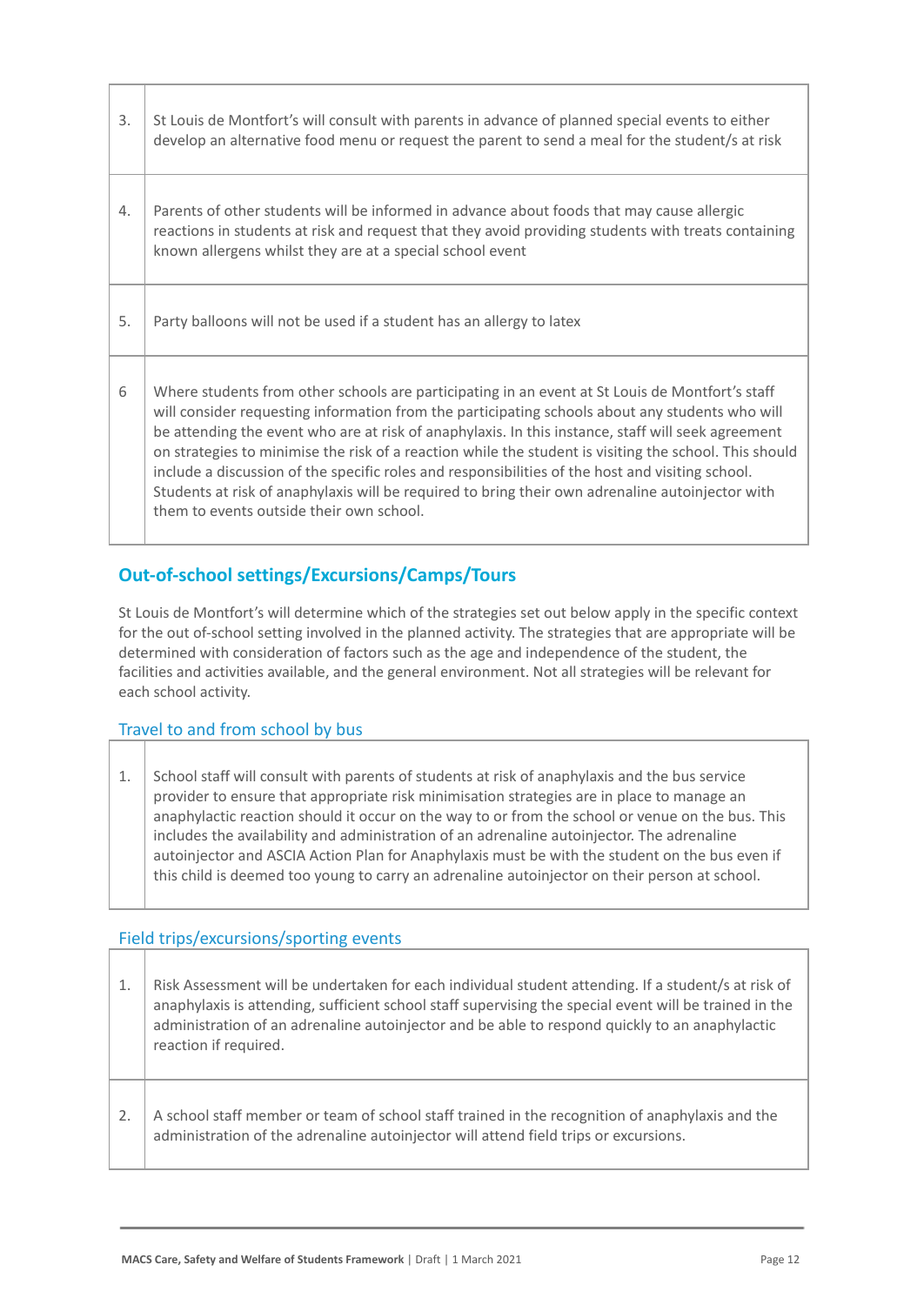| 3. | School staff and venue staff should avoid using food in activities or games, including as rewards                                                                                                                                                                                                                                                                                                                                                                                                                                                                                                                   |  |
|----|---------------------------------------------------------------------------------------------------------------------------------------------------------------------------------------------------------------------------------------------------------------------------------------------------------------------------------------------------------------------------------------------------------------------------------------------------------------------------------------------------------------------------------------------------------------------------------------------------------------------|--|
| 4. | The adrenaline autoinjector and a copy of the individual ASCIA Action Plan for Anaphylaxis for<br>each student at risk of anaphylaxis should be easily accessible and school staff must be aware of<br>their exact location.                                                                                                                                                                                                                                                                                                                                                                                        |  |
| 5. | For each field trip, excursion etc, a risk assessment will be undertaken for each individual student<br>attending who is at risk of anaphylaxis. The risks may vary according to the number of<br>anaphylactic students attending, the nature of the excursion/sporting event, size of venue,<br>distance from medical assistance, the structure of excursion and corresponding staff-student<br>ratio. All school staff members present during the field trip or excursion will be made aware of<br>the identity of any students attending who are at risk of anaphylaxis and be able to identify them<br>by face. |  |
| 6. | Staff in charge should consult parents of anaphylactic students in advance to discuss issues that<br>might arise, to develop an alternative food menu or request the parent provide a meal (if<br>required)                                                                                                                                                                                                                                                                                                                                                                                                         |  |
| 7. | In rare cases where the school deems it necessary, parents may be invited to accompany their<br>child on field trips and/or excursions. This will be discussed with parents as one possible strategy<br>for supporting the student who is at risk of anaphylaxis.                                                                                                                                                                                                                                                                                                                                                   |  |
| 8. | Prior to the excursion taking place, school staff should consult with the student's parents and<br>medical practitioner (if necessary) to review the student's Individual Anaphylaxis Management<br>Plan to ensure that it is up to date and relevant to the particular excursion activity.                                                                                                                                                                                                                                                                                                                         |  |
| 9. | If the field trip, excursion or special event is being held at another school then that school should<br>be notified ahead of time that a student at risk of anaphylaxis will be attending, and appropriate<br>risk minimisation strategies discussed ahead of time so that the roles and responsibilities of the<br>host and visiting school are clear. Students at risk of anaphylaxis should take their own adrenaline<br>autoinjector with them to events being held at other schools.                                                                                                                          |  |

#### Camps or Remote Settings

1. Prior to engaging a camp owner/operator's services St Louis de Montfort's will make enquiries as to whether the operator can provide food that is safe for any anaphylactic students that may be attending. If a camp owner/operator/camp cook cannot provide this confirmation in writing to the school. St Louis de Montfort's will not sign any written disclaimer or statement from a camp owner/operator that indicates that the owner/operator is unable to provide food which is safe for students at risk of anaphylaxis. Where this attestation is not provided in writing, then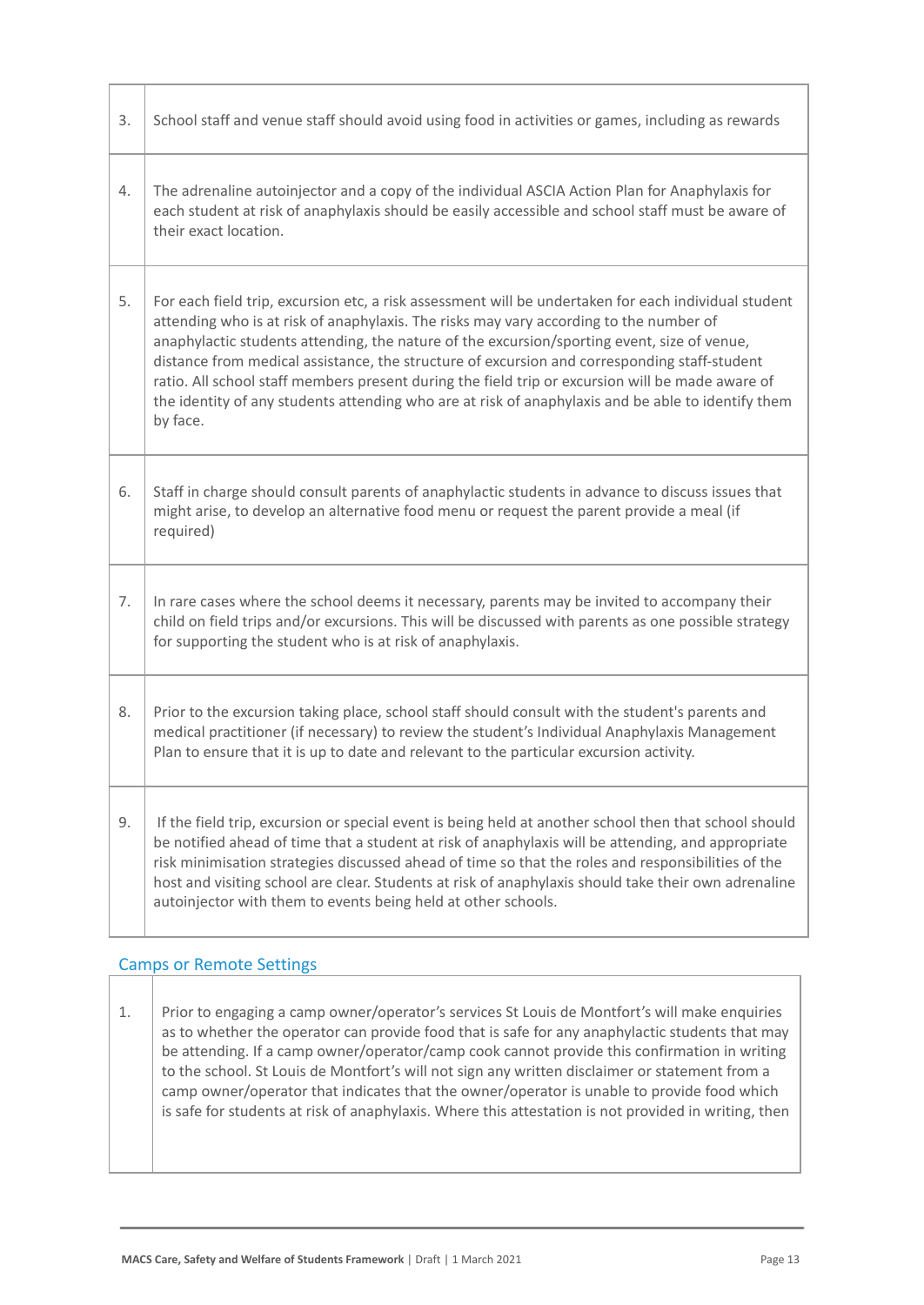|    | the school will strongly consider using an alternative service provider as a reasonable step in<br>discharging its duty of care to the student/s at risk of anaphylaxis due to food allergens.                                                                                                                                                                                                                                                                                                                                                                                                                                                                  |
|----|-----------------------------------------------------------------------------------------------------------------------------------------------------------------------------------------------------------------------------------------------------------------------------------------------------------------------------------------------------------------------------------------------------------------------------------------------------------------------------------------------------------------------------------------------------------------------------------------------------------------------------------------------------------------|
| 2. | St Louis de Montfort's will conduct a risk assessment and develop a risk management strategy<br>for any student/s at risk of anaphylaxis while they are on camp. This will be developed in<br>consultation with parents/carers of students at risk of anaphylaxis and camp owners/operators<br>prior to the camp's commencement.                                                                                                                                                                                                                                                                                                                                |
| 3. | St Louis de Montfort's staff will consult with the parents of students at risk of anaphylaxis and<br>where appropriate, the camp owner/operator to ensure that appropriate procedures are in<br>place to manage an anaphylactic reaction should it occur. If these procedures are deemed to be<br>inadequate, further discussions, planning and implementation will be undertaken in order for<br>the school to adequately discharge its non-delegable duty of care.                                                                                                                                                                                            |
| 4. | If St Louis de Montfort's has concerns about whether the food provided on a camp will be safe<br>for students at risk of anaphylaxis, it will raise these concerns with the camp owner/operator<br>and consider alternative means for providing food for those student/s at risk of anaphylaxis                                                                                                                                                                                                                                                                                                                                                                 |
| 5. | The use of substances containing known allergens should be avoided where possible                                                                                                                                                                                                                                                                                                                                                                                                                                                                                                                                                                               |
| 6. | Prior to the camp taking place school staff should consult with the student's parents to review<br>the Individual Anaphylaxis Management Plan/s to ensure that it is up to date and relevant to<br>the circumstances of the particular camp. Schools will seek parental support to advise students<br>with allergies to insects to wear closed shoes and long-sleeved garments when outdoors and<br>encouraged them to stay away from water or flowering plants.                                                                                                                                                                                                |
| 7. | St Louis de Montfort's will ensure that the student's adrenaline autoinjector, Individual<br>Anaphylaxis Management Plan, including the ASCIA Action Plan for Anaphylaxis and a mobile<br>phone are taken on camp. If mobile phone access is not available, an alternative method of<br>communication in an emergency will be considered, e.g. a satellite phone. All staff attending<br>camp should familiarise themselves with the students' Individual Anaphylaxis Management<br>Plans AND plan emergency response procedures for anaphylaxis prior to camp and be clear<br>about their roles and responsibilities in the event of an anaphylactic reaction. |
| 8. | St Louis de Montfort's will conduct a risk assessment prior to excursions/school camps which<br>will include contact with local emergency services and hospitals well before the camp to<br>provide details of any medical conditions of students, location of camp and location of any<br>off-camp activities. Contact details of emergency services will be available for school staff as<br>part of the emergency response procedures developed for the camp. Camp activities will be<br>reviewed to avoid activities that use known allergens (cooking, craft etc)                                                                                          |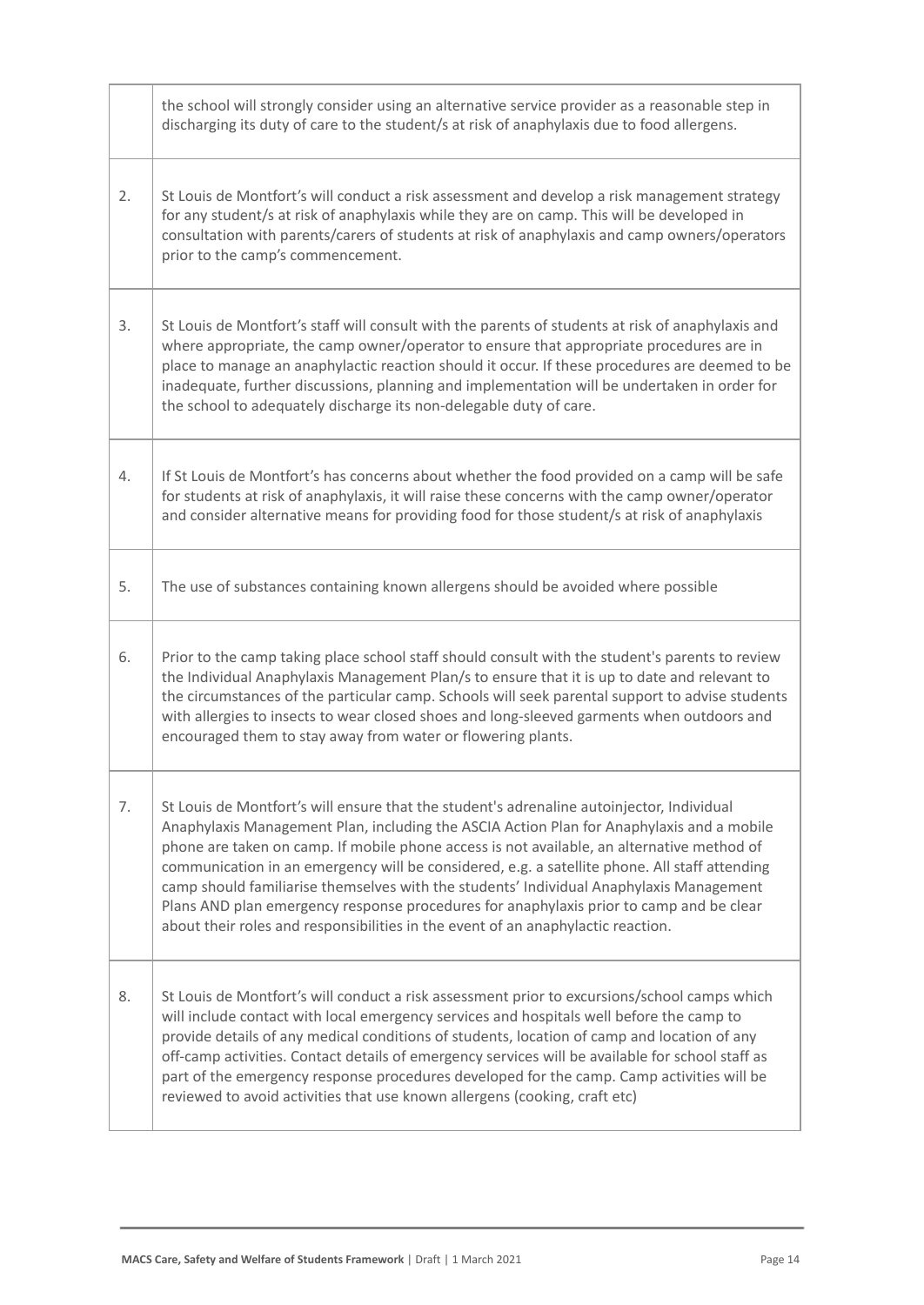| 9.  | Autoinjectors should remain close to the students and staff must be aware of its location at all<br>times.                                                |
|-----|-----------------------------------------------------------------------------------------------------------------------------------------------------------|
| 10. | General use Autoinjectors will be included in camp first aid kits as a back-up device in the event<br>of an emergency.                                    |
| 11. | Staff will consider exposure to allergens when students are consuming food during travel on<br>bus/plane/etc. and whilst in cabins/tents/dormitories/etc. |

Г

т